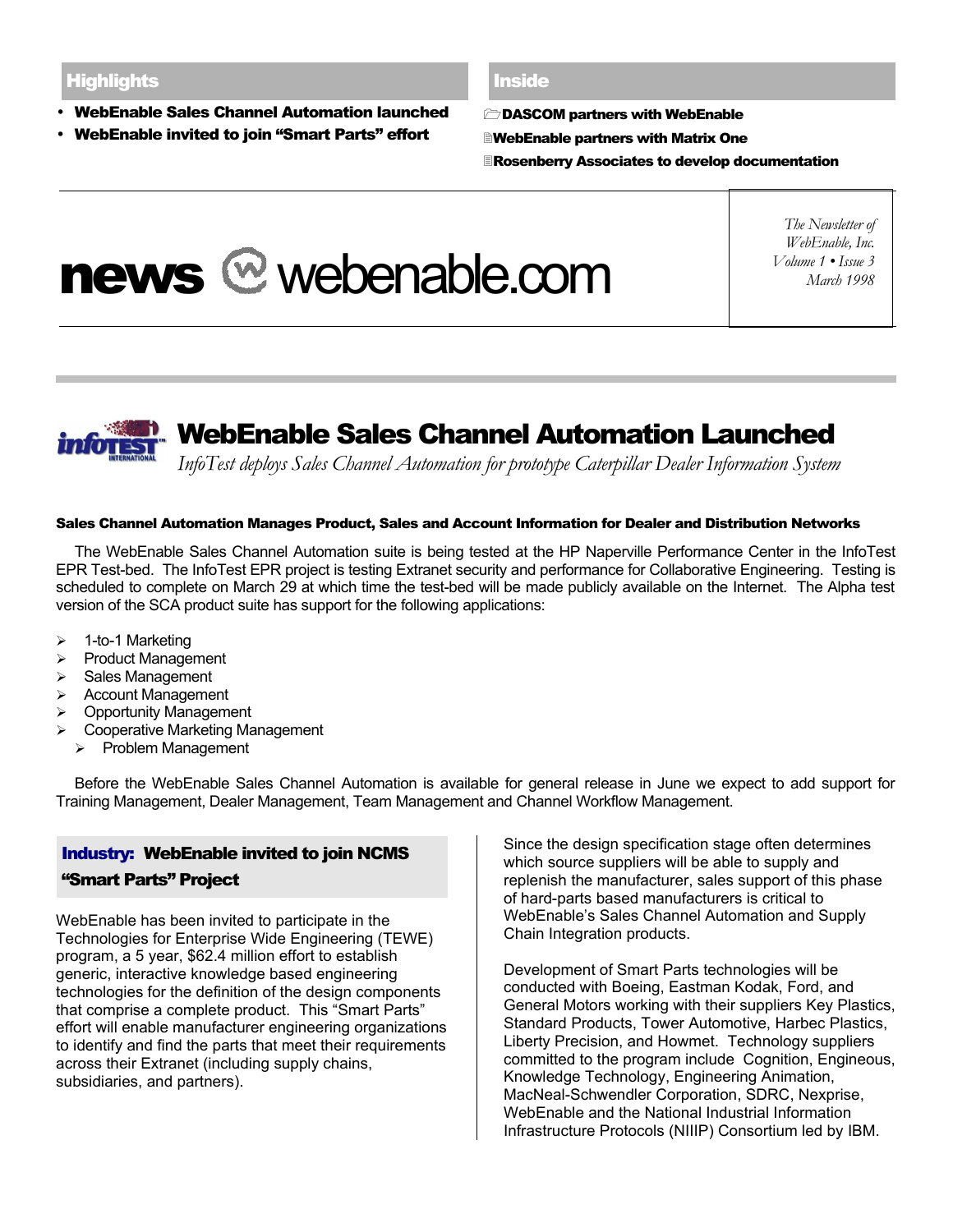The program is being coordinated and managed through the National Center for Manufacturing Sciences (NCMS). Other organizations who will be informally involved with TEWE development and/or piloting include the InfoTEST Consortium, primarily involving Caterpillar and Hewlett Packard, Raytheon Systems, and Lockheed-Martin

Energy Systems (Oak Ridge Y-12). A proposal has been submitted to the National Institute of Standards and Technology (NIST) Advanced Technology Program (ATP) for \$23.9 million to establish this program and provide a portion of cost reimbursement.

#### Partners: DASCOM to

augment secure supply chain management

WebEnable and DASCOM, Inc., have formed a strategic partnership to integrate the WebEnable sales automation products with DASCOM DCE-based Intranet, Internet and Extranet security solutions. This partnership was emerged from the joint development work pursued by WebEnable and DASCOM for the InfoTest EPR Extranet test-bed project. The integration of the two companies products has resulted in deployment of a highly secure ntiered Java-based client-server Dealer Information System prototype for Caterpillar. This integration augments WebEnable's native application level access control with DASCOM's HTTP and file system access control for an unprecedented level of Extranet security.

# Partners: WebEnable partners with Matrix One

Late-breaking news: WebEnable to partner with Matrix One to deliver detailed technical information through Sales Channel Automation solutions. Matrix One is a developer of Product Data Management (PDM) systems. PDM systems are used by engineering and manufacturing to organize detailed Computer Aided Design specifications. WebEnable's customers have expressed a need to be able to deliver more detailed technical information to their dealers and distributors. But, PDM systems are not geared towards these trading partners needs. This partnership between WebEnable and Matrix One will deliver detailed PDM-based technical information through sales and marketing automation systems.

# People: Rosenberry to develop documentation

WebEnable has chosen Rosenberry Associates to develop customer and internal document for WebEnable's products. Rosenberry specializes in information design and development for distributed computing and computer networking technologies.

Ward Rosenberry, the founder, is a distinguished author of several O'Reilly-published books about distributed computing.

Ward has participated in major technology development projects including Ethernet technology, video compression and teleconferencing systems, client-server systems, and Distributed Computing Environment (DCE) technologies from the OSF

### WEBENABLE PARTNERS



110 Tahanto Trail Harvard MA 01451



BULK RATE UNITED STATES POSTAGE PAID PERMIT # 0000 CONCORD MA